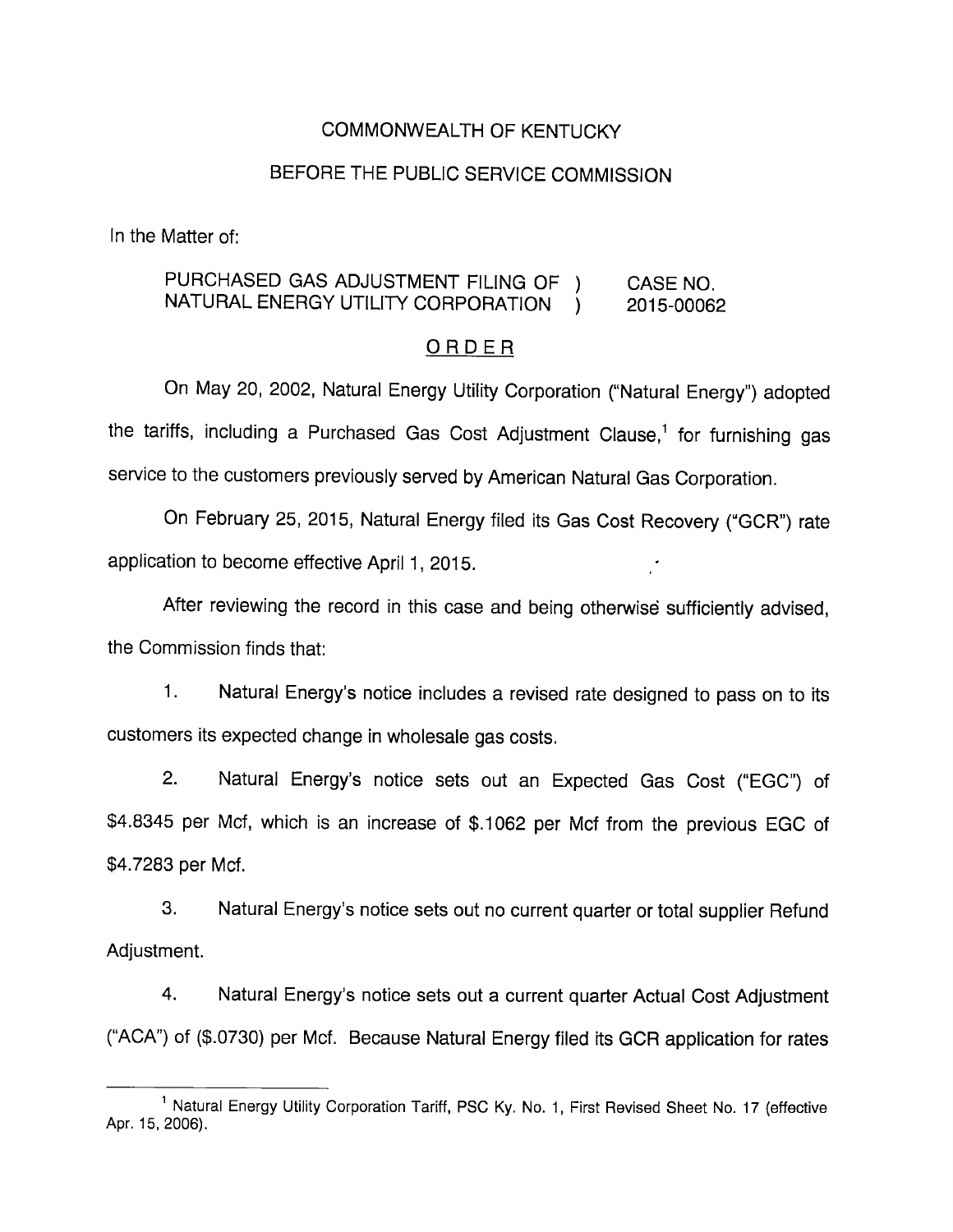effective October 1, 2014, with iess than 30 days' notice, the \$5.0547 per Mcf EGG in effect for the month of October was approved effective October 6, 2014, instead of October 1, 2014. The EGG in effect from October 1, 2014, through October 5, 2014, was \$4.9712 per Mcf. Correcting the ACA calculation to prorate the EGCs in effect during the month of October produces a current quarter AGA of (\$.0753) per Mcf. Natural Energy's corrected total AGA is \$.4911 per Mcf, which is a decrease of \$.2607 per Mcf from the previous total AGA of \$.7518 per Mcf.

5. Natural Energy's corrected GGR rate is \$5.3256 per Mcf, which is a decrease of \$.1545 per Mcf from the previous GCR rate of \$5,4801 per Mcf.

6. The rate in the Appendix to this Order is fair, just, and reasonable and should be approved for service rendered by Natural Energy on and after April 1, 2015.

7. Natural Energy's tariff requires it to submit its quarterly GGR applications at least 30 days prior to the beginning of each calendar quarter. To remain in compliance with its tariff. Natural Energy should continue to file all future GGR applications at least 30 days before the beginning of each calendar quarter. $<sup>2</sup>$ </sup>

IT IS THEREFORE ORDERED that:

1. The rate proposed by Natural Energy is denied.

2. The rate set forth in the Appendix to this Order is approved for service rendered on and after April 1, 2015.

 $2$  Natural Energy failed to submit its GCR application with at least 30 days' notice in: Case No. 2014-00428, Purchased Gas Adjustment Filing of Natural Energy Utility Corporation (Ky. PSC Dec. 22, 2014); Case No. 2014-00320, Purchased Gas Adjustment Filing of Natural Energy Utility Corporation (Ky. PSC Sept. 29, 2014); Case No 2014-00185, Purchased Gas Adjustment Filing of Natural Energy Utility Corporation (Ky. PSC June 27, 2014); and Case No. 2014-00095, Purchased Gas Adjustment Filing of Natural Energy Utility Corporation (Ky. PSC Mar. 28, 2014).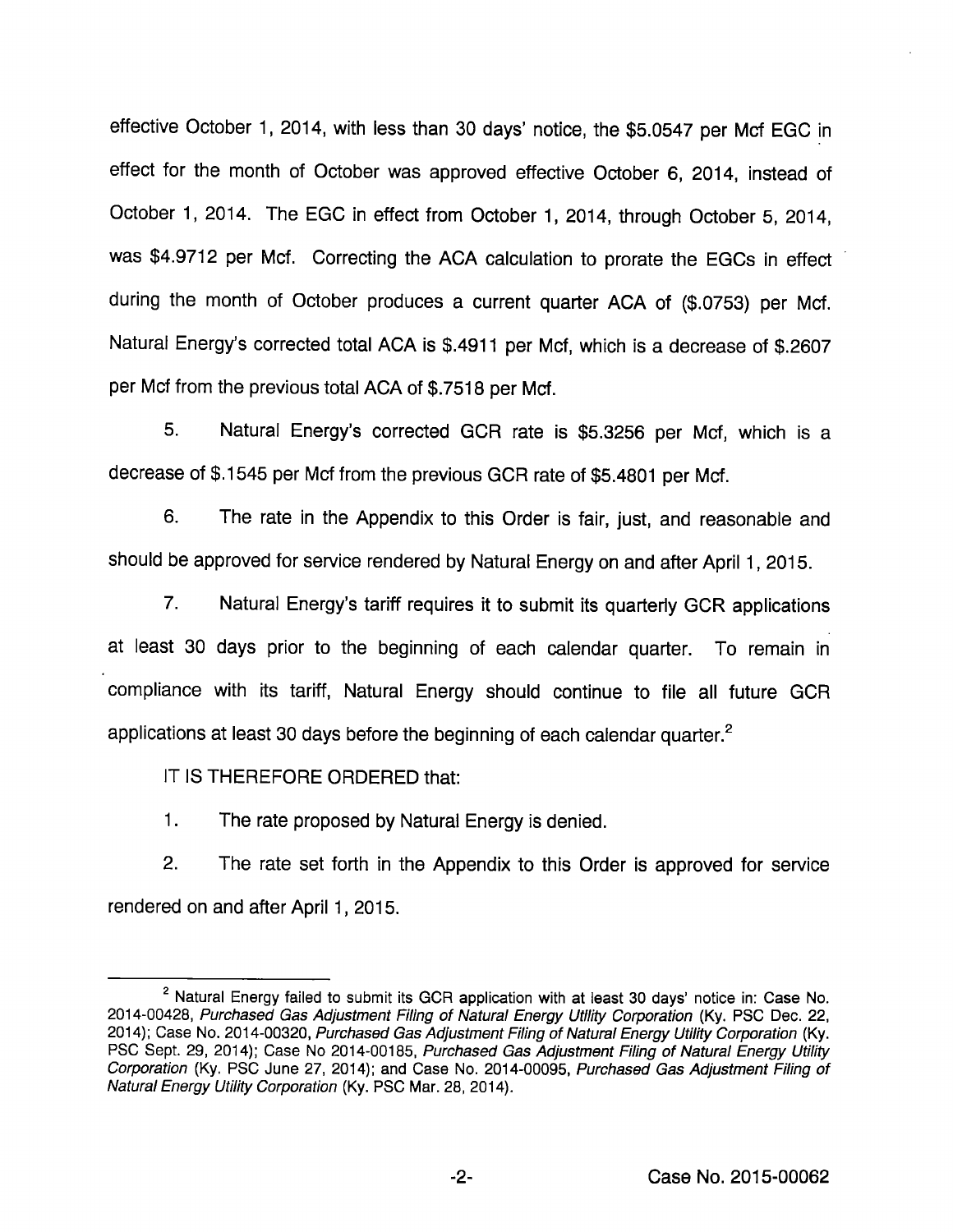3. Natural Energy shall timely file its GCA application for rates effective July 1, 2015, on or before June 1, 2015.

4. Within 20 days of the date of this Order, Natural Energy shall file with this Commission, using the Commission's electronic Tariff Filing System, revised tariff sheets setting out the rate approved herein and reflecting that it was approved pursuant to this Order.

> By the Commission ENTERED MAR I 7 2015 KENTUCKY PUBLIC SERVICE COMMISSION

 $\mathsf{A}$ Exequitive Director

Case No. 2015-00062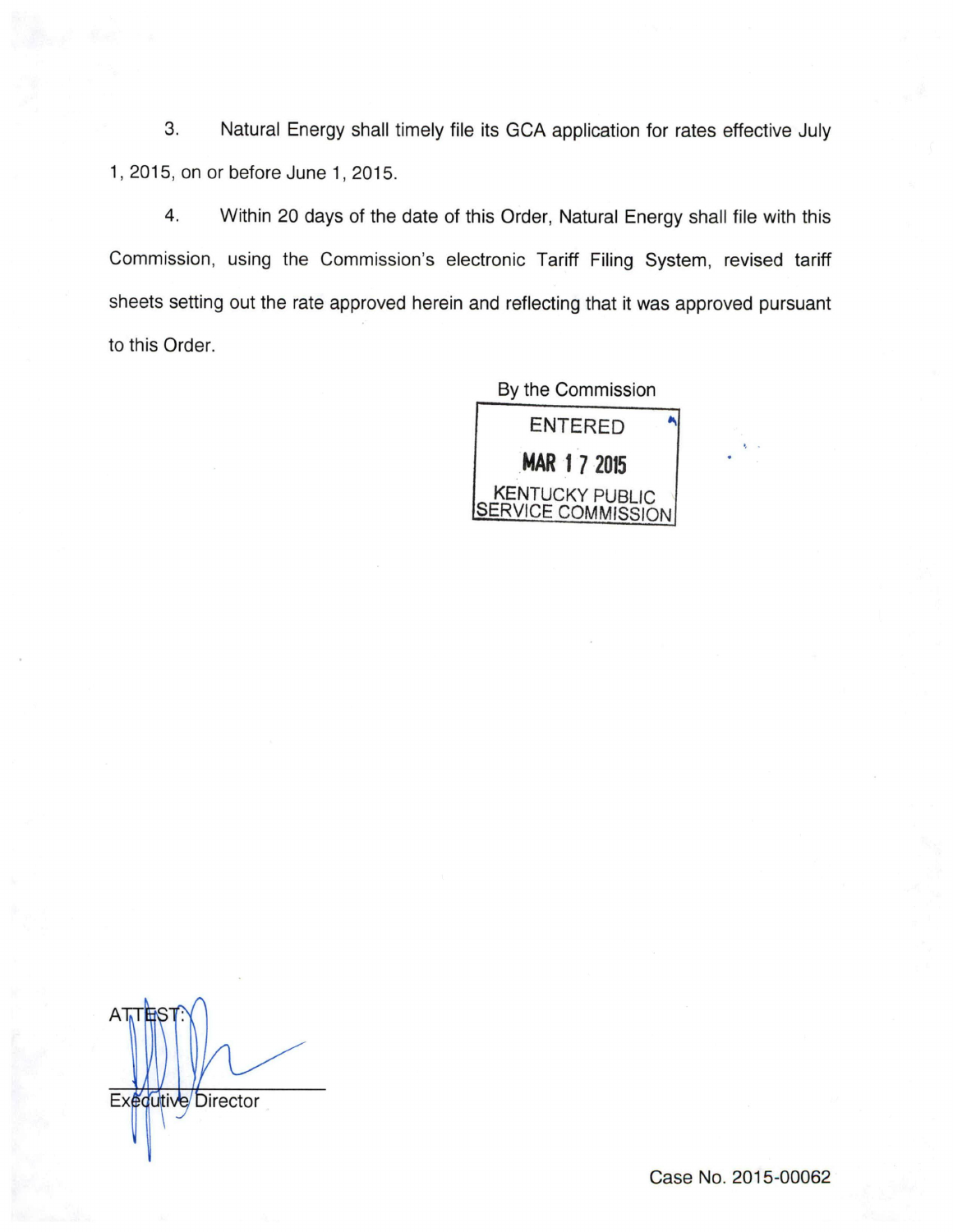# APPENDIX

# APPENDIX TO AN ORDER OF THE KENTUCKY PUBLIC SERVICE COMMISSION IN CASE NO. 2015-00062 DATED **MAR 1 7 2015**

The following rates and charges are prescribed for the customers in the area served by Natural Energy Utility Corporation. All other rates and charges not specifically mentioned herein shall remain the same as those in effect under authority of this Commission prior to the effective date of this Order.

#### RATES:

|         |                  | Gas Cost<br>Recovery | Total    |
|---------|------------------|----------------------|----------|
| Monthly | <b>Base Rate</b> | Rate                 | Rate     |
| All Mcf | \$4.24           | \$5.3256             | \$9.5656 |

## Minimum Bill

The minimum bill shall be \$9.5656